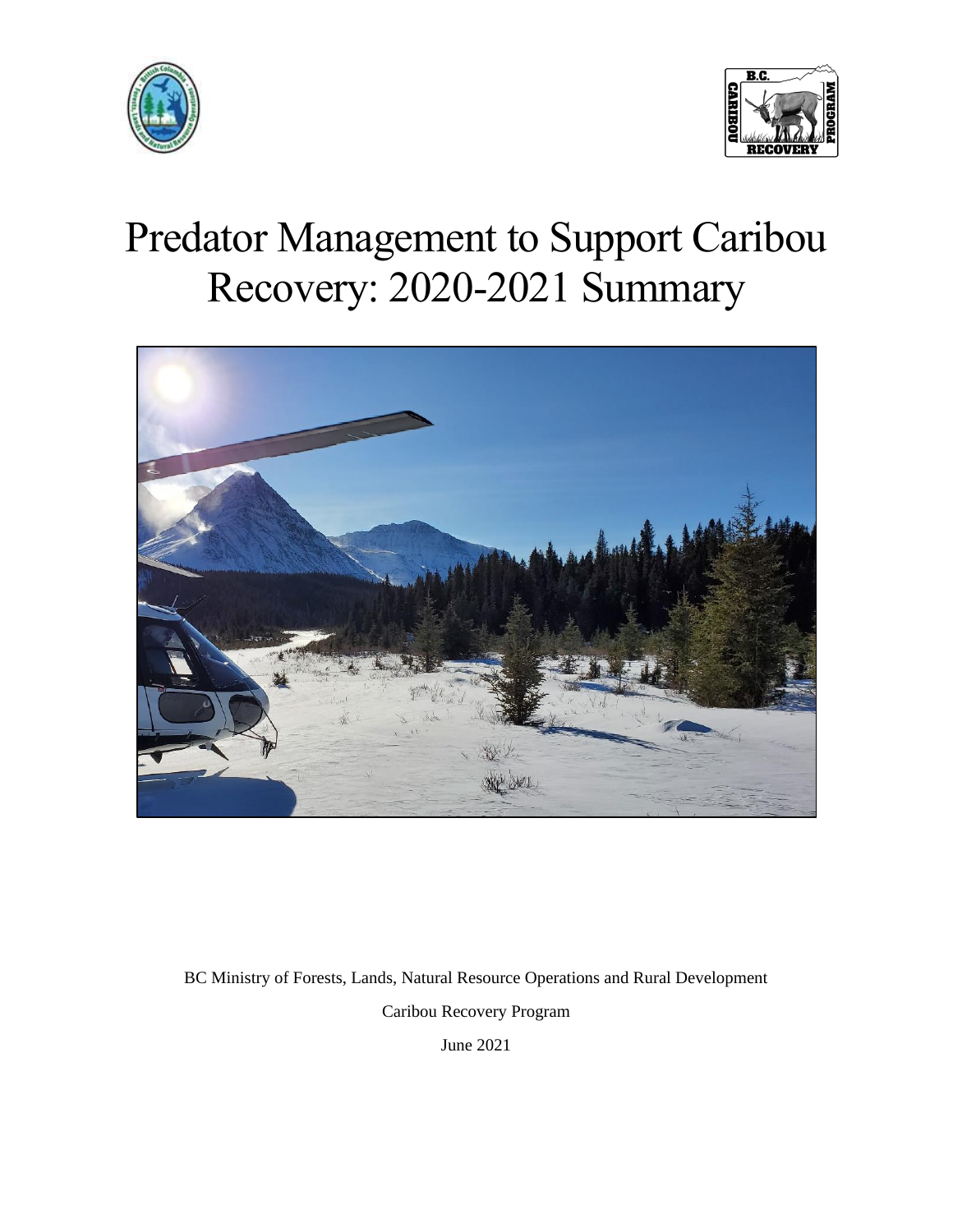# Executive Summary

The reduction of predator populations has been shown to be an effective short-term action for recovering threatened caribou herds when applied in an adaptive management framework. Predator reduction programs require scientific rigour, high standards for humaneness, and ongoing monitoring and assessment. Aerialbased wolf reduction was applied to 13 of the 54 identified caribou populations in British Columbia. Of those 13 caribou populations, ground-based cougar reduction was applied in two of those herds as well. A total of 237 wolves were removed through aerial shooting and eight cougars were removed through groundbased hunting, at a cost of approximately \$1.5 million. Wolf reduction targets were achieved across most treatment herds and the efforts are expected to contribute to caribou population stabilization or growth. Targeted removal of cougars from caribou habitat is also anticipated to contribute to caribou recovery in those herds. Monitoring of the caribou population response to predator reductions will continue to occur throughout the year.

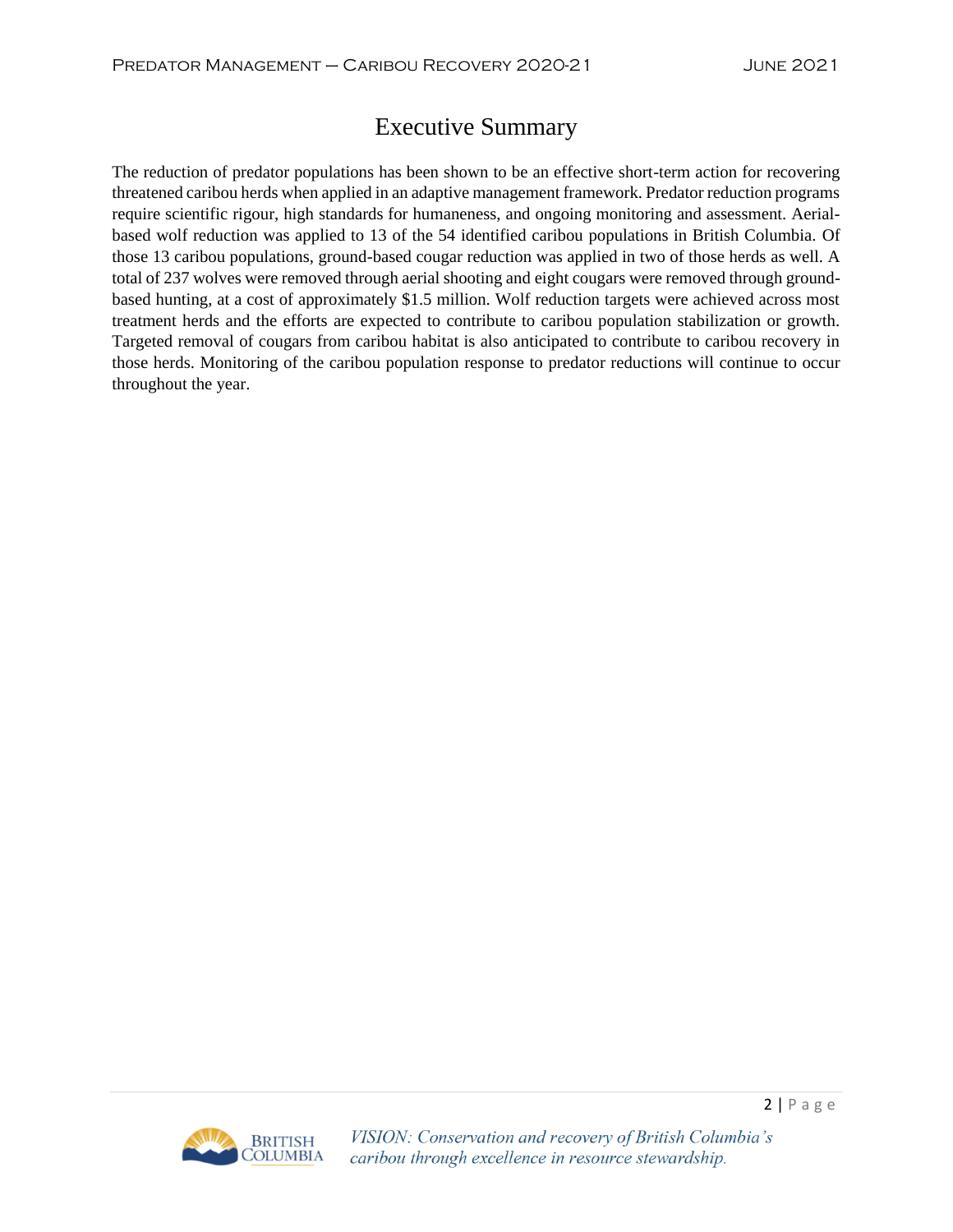# Background

Woodland caribou (*Rangifer tarandus caribou*) populations have experienced significant declines in British Columbia (BC). The Boreal ecotype is designated federally as 'Threatened' and is 'Red-Listed' provincially, the Northern Mountain ecotype is designated federally as 'Special Concern' and is 'Blue-Listed' provincially, and the Southern Mountain ecotype was recently designated by COSEWIC as 'Endangered' (with eight local population units under imminent threat) and is 'Red-Listed' provincially. Unsustainable rates of predation on caribou by wolves (*Canis lupus*) due to apparent competition – defined as an indirect interaction between two or more prey species through a shared predator – is identified as the primary proximate cause of caribou population declines (Seip 1991). The ultimate cause of this interaction is landscape modifications resulting in high proportions of early seral habitat that support primary prey populations above historic levels, due primarily to forestry (Ehlers et al. 2016). The interaction between caribou, predators, and primary prey populations can be managed to benefit caribou by managing the habitat composition in core and matrix caribou habitat to support less primary prey abundance, actively reducing primary prey populations so the landscape supports less predators, and directly reducing predator populations (Serrouya et al. 2019).

Throughout most of BC, wolves are the primary species responsible for high predation rates on caribou, however at the southern extent of caribou range cougar predation often has a larger contribution to caribou mortality (Kinley and Apps 2001, Wittmer et al. 2005). Although landscape-level habitat management is the key to achieving and supporting self-sustaining caribou populations, it may be decades before the impacts of habitat management are attained. Direct management of primary prey populations has less lag between application and realized benefits, and the direct management (i.e. reduction) of predators has the most rapid effect. The direct management of primary prey or predator populations is considered a shortterm management action and will not address the ultimate cause of caribou population declines if habitat protection and restoration does not occur concurrently. If the management of predators and their primary prey is halted, and the habitat issues have not been addressed, threatened caribou populations are likely to continue to decline towards extirpation.

In order to manage towards the successful recovery of some endangered caribou populations, intensive reduction of wolf populations may be required (Seip 1992, Serrouya et al. 2019). A five-year pilot project in the South Peace region of BC has demonstrated the effectiveness of intensive wolf reduction to reverse declines in threatened caribou populations (Bridger 2019). Consistent with the Province's Grey Wolf Management Plan (BC Ministry of Forests, Lands and Natural Resource Operations 2014) and the provincial Caribou Recovery Strategy, proactive wolf reduction was continued during this most recent winter of 2020-2021 on a subset of provincial caribou herds (Figure 1). This year's predator reduction activities commenced in mid-February of 2021. Wolves were euthanized by aerial shooting from a helicopter, as it is deemed the most humane and effective method of reducing wolf populations across large geographical areas. The extent and topography of the areas that must be covered to effectively reduce wolf populationsin core and matrix caribou habitat necessitates the use of aircraft. The combination of GPS/VHF radio-tracking collars and aerial shooting to kill wolves has been demonstrated to be an effective method of removing entire wolf packs and reducing the risk of predation to caribou populations. The federal and provincial target for wolf densities in caribou recovery areas is less than three wolves per 1000 km<sup>2</sup>. To achieve that target, wolf reduction generally aims to remove greater than 80% of wolves within a treatment area. Intensive wolf reduction must occur on an annual basis to account for wolves' high reproductive capability and ability to recolonize rapidly from adjacent areas. Wolves are tracked and lethally removed during the winter months when snow depth concentrates wolves and their primary prey in valley bottoms,



VISION: Conservation and recovery of British Columbia's caribou through excellence in resource stewardship.

 $3 | P \text{age}$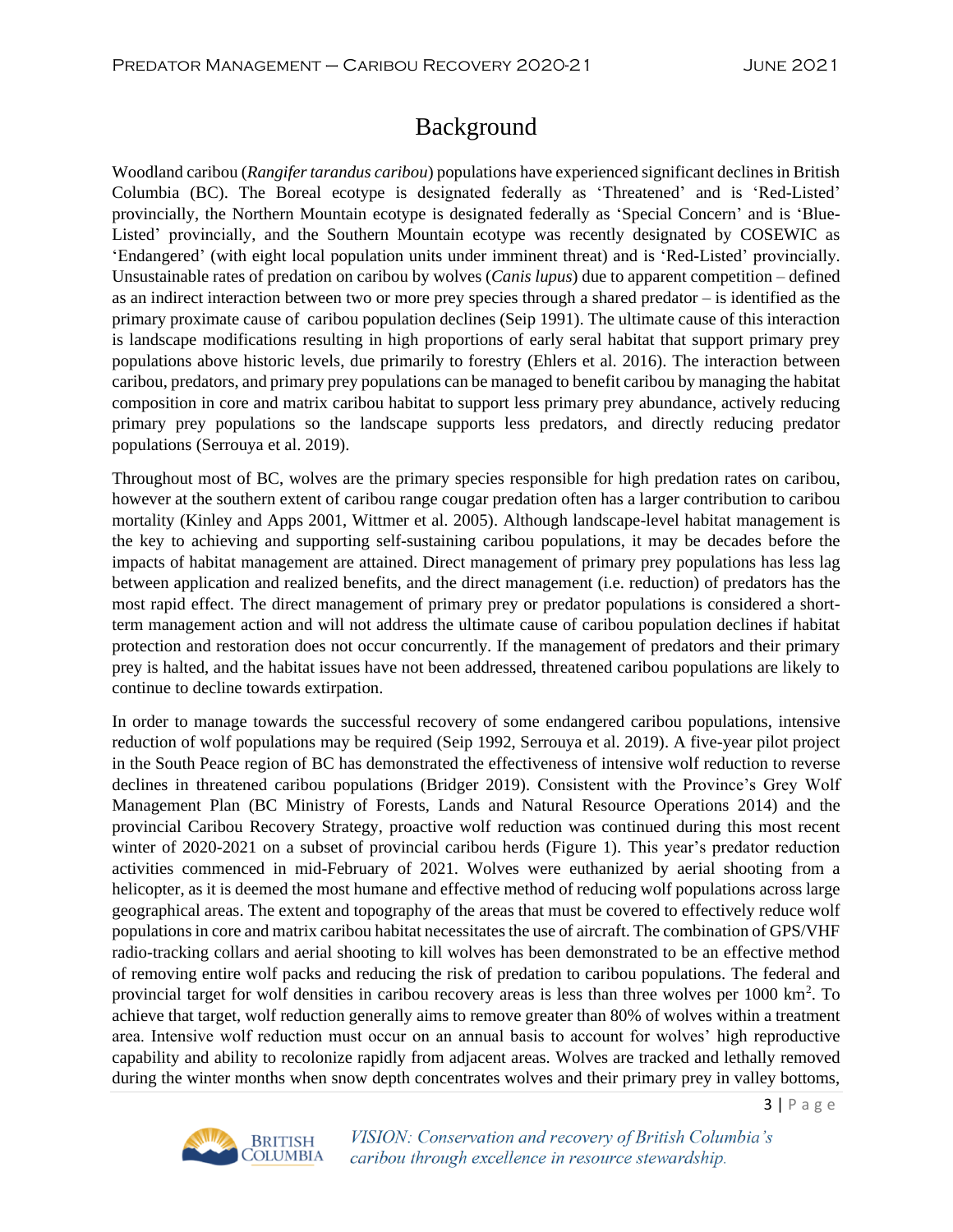and their mobility is limited by snow. Reducing wolves during winter has an additional benefit of providing the caribou a reprieve from high wolf predation rates during calving season in the spring (a vulnerable period for caribou cows and their calves).

Due to their solitary behaviour, cougars cannot be effectively reduced using aerial-based methods. Cougars are lethally removed in caribou core and matrix habitat by surveying caribou habitat for cougar sign and tracking those specific individuals using the services of professional dog handlers.



**Figure 1. Distribution of predator reduction to support caribou recovery in 2020/2021.**

## Summary

### **Provincial**

In total, 237 wolves were lethally removed via helicopter-based shooting (an additional two wolves were removed through a collaborative ground-based trapping program with Indigenous communities), and eight cougars were removed via ground-based hunting (Table 1). To achieve sufficient wolf reduction levels, aerial crews made multiple reduction attempts over the course of the winter across the treatment areas to reduce wolf densities below three wolves per 1000 km<sup>2</sup>. Preliminary estimates suggest that target wolf densities were achieved across all wolf reduction treatment areas. The total cost of this year's predator



VISION: Conservation and recovery of British Columbia's caribou through excellence in resource stewardship.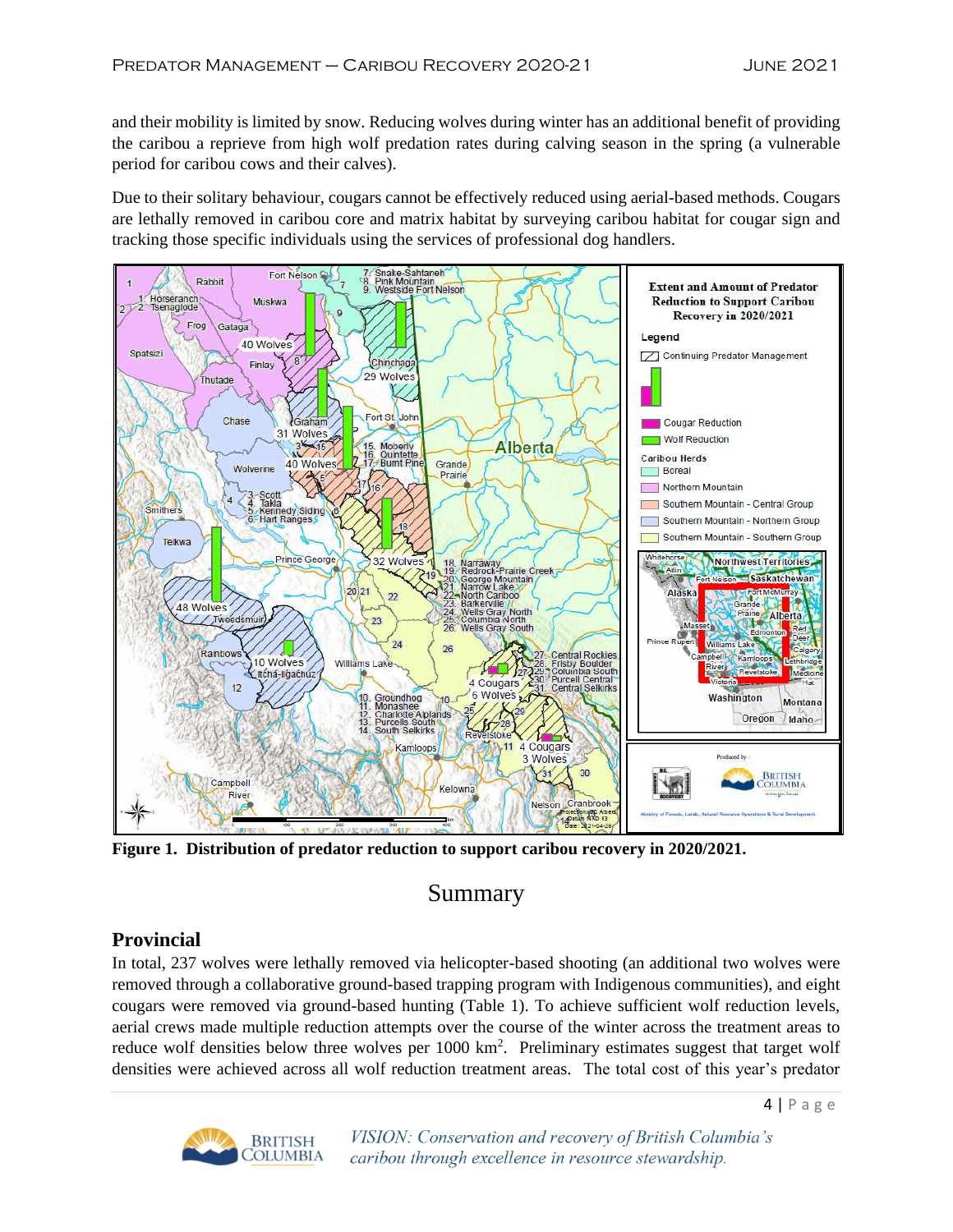management activities was \$1,553,800. The primary expense was the contracting of helicopter services to support the aerial removal of wolves, while secondary expenses included costs associated with radio collar purchases, fixed-wing aircraft support, field equipment, accommodations for crews, and the hiring of professional dog handlers (only in the cougar reduction treatment areas).

The caribou population response to the 2020-2021 predator reductions will be assessed over the following year into the winter of 2022. Early observations among several of the new caribou herds receiving predator reduction treatment show indications of population growth through increased calf recruitment and adult female survival; however, further treatment and monitoring will be required to fully assess the populationlevel effects. The South Peace caribou herds, which have received longer-term treatment, have combined for an estimated 81% population increase since the onset of wolf reduction in 2015.

Although the rate at which wolves recolonize the treatment areas fluctuates annually, the wolf populations have shown to be resilient, recovering in the treatment areas at rates of 30–100% by the following winter. The ability for wolf populations to expand through reproduction and dispersal reduces the risk associated with broad population-level impacts to wolves in BC. Wolf recovery and recolonization within and adjacent to the treatment areas will continue to be monitored annually.

|                                           | <b>Ecotype and Herd</b>     | <b>Wolves</b><br><b>Removed</b> | <b>FN Partnership</b><br>Wolves Removed <sup>1</sup> | Cougars<br><b>Removed</b> | Cost <sup>2</sup> |
|-------------------------------------------|-----------------------------|---------------------------------|------------------------------------------------------|---------------------------|-------------------|
|                                           |                             |                                 |                                                      |                           |                   |
| <b>Boreal</b>                             |                             |                                 |                                                      |                           |                   |
|                                           | Chinchaga                   | 27                              | $\overline{2}$                                       |                           | \$116,400         |
| <b>Northern Mountain</b>                  |                             |                                 |                                                      |                           |                   |
|                                           | Pink Mountain               | 40                              |                                                      |                           | \$200,500         |
| <b>Southern Mountain - Central Group</b>  |                             |                                 |                                                      |                           |                   |
|                                           | South Peace <sup>3</sup>    | 40                              |                                                      |                           | \$259,000         |
| <b>Southern Mountain - Northern Group</b> |                             |                                 |                                                      |                           |                   |
|                                           | Graham                      | 31                              |                                                      |                           | \$158,000         |
|                                           | Itcha-Ilgachuz              | 10                              |                                                      |                           | \$195,000         |
|                                           | Tweedsmuir                  | 48                              |                                                      |                           | \$278,100         |
| <b>Southern Mountain - Southern Group</b> |                             |                                 |                                                      |                           |                   |
|                                           | <b>Central Selkirks</b>     | 3                               |                                                      | 4                         | \$78,000          |
|                                           | Columbia North <sup>4</sup> | 6                               |                                                      | 4                         | \$112,000         |
|                                           | <b>Hart Ranges</b>          | 32                              |                                                      |                           | \$156,800         |
| Total                                     |                             | 237                             | 2                                                    | 8                         | \$1,553,800       |

#### **Table 1. Predator reduction summary and associated costs per caribou herd.**

*<sup>1</sup>* Ground-based reduction in partnership with local Indigenous communities

*<sup>2</sup>*Costs may include helicopter services and fuel, fixed-wing aircraft services, radio-collar purchase, equipment, and accommodations.

*<sup>3</sup>* South Peace includes Moberly, Scott East, Kennedy Siding, Quintette, and Narraway caribou herds

*4* Includes portions of Columbia South and Frisby Boulder herds

#### **Chinchaga**

The Chinchaga caribou population is the only Boreal ecotype that currently receives wolf reduction treatments to support caribou recovery. The Chinchaga herd, and specifically the Milligan Core, was



VISION: Conservation and recovery of British Columbia's caribou through excellence in resource stewardship.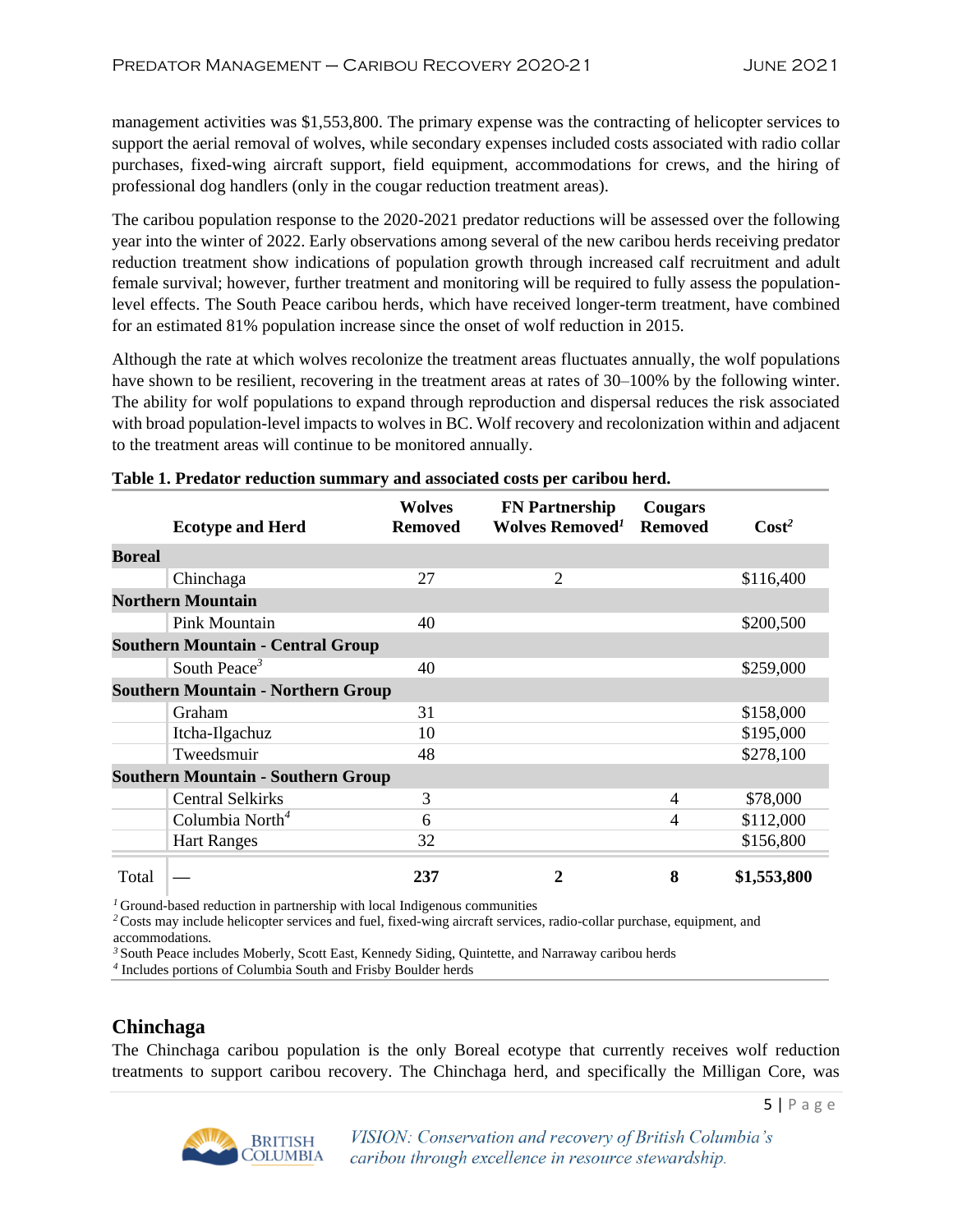selected as a recipient of wolf reduction treatments in response to sharp population declines over the past ten years, and the program was developed in collaboration with the Blueberry River First Nation. The winter of 2020-2021 was Year 3 of an initial three-year program approval. During the winter's reduction efforts, 27 wolves were removed through helicopter-based, aerial shooting from a  $5,200 \text{ km}^2$  treatment area. An additional two wolves were removed through a collaborative ground-trapping program with Doig River First Nation. Weather conditions were sub-optimal through much of the winter, however the deep snow in this treatment area did facilitate relatively effective reduction efforts. The program incurred a total cost of \$116,400, primarily associated with helicopter services. Wolves were concurrently removed in Alberta where the Chinchaga herd boundary spans the BC-Alberta border. Eighty-seven wolves were removed across the Alberta portion of the Chinchaga range  $(17,600 \text{ km}^2)$ . Approximately four wolves remained within or immediately adjacent to the BC Chinchaga treatment area, for a remaining wolf density of 0.8 wolves/1000km<sup>2</sup> and a wolf reduction rate of 87%. The rate of reduction, and the resulting wolf density, is expected to contribute positively to caribou population stability or growth.

#### **Pink Mountain**

The Pink Mountain caribou population is the only Northern ecotype that currently receives wolf reduction treatments to support caribou recovery. The Pink Mountain herd was selected as a recipient of wolf reduction treatments in response to population declines over the past decades, and the program was developed in collaboration with the Blueberry River First Nation. The winter of 2020-2021 was Year 3 of an initial three-year program approval. During the winter's reduction efforts, 40 wolves were removed through helicopter-based, aerial shooting from a  $9,600 \text{ km}^2$  treatment area. Winter weather conditions were challenging for tracking and removing wolves, with extreme cold temperatures in February, followed by unseasonably warm and windy conditions and little to no snowpack in the valleys. The program incurred a total cost of \$200,500, primarily associated with helicopter services, helicopter fuel, radio collars, and accommodations. Approximately 15 wolves remained within or immediately adjacent to the Pink Mountain treatment area, for a remaining wolf density of 1.7 wolves/1000km<sup>2</sup> and a wolf reduction rate of 73%. The rate of reduction, and the resulting wolf density, is expected to contribute positively to caribou population stability or growth.

#### **South Peace**

The South Peace wolf reduction program includes the Klinse-Za (Moberly and Scott East herds), Kennedy Siding, Quintette, and South Narraway caribou herds. The South Peace herds were selected as recipients of wolf reduction treatments in response to rapid population declines over the past decades. The winter of 2020-2021 was Year 7 of aerial wolf reduction across the South Peace treatment areas. During the winter's reduction efforts, 40 wolves were removed through helicopter-based, aerial shooting from a 21,500 km<sup>2</sup> treatment area. Winter weather conditions were sub-optimal for tracking and removing wolves during February, however conditions did improve by mid-March. The program incurred a total cost of \$204,800, primarily associated with helicopter services and radio collar purchase. Approximately nine wolves remained within or immediately adjacent to the South Peace treatment area, for a remaining wolf density of 0.6 wolves/1000km<sup>2</sup> and a wolf reduction rate of 82%. The rate of reduction, and the resulting wolf density, is expected to contribute positively to caribou population stability or growth.

#### **Graham**

The Graham caribou herd previously served as the experimental control population to compare wolf reduction efforts in the South Peace to a non-treatment herd. However, it became apparent that the Graham caribou population was declining at a rapid rate in comparison to the treatment populations. Thus, wolf

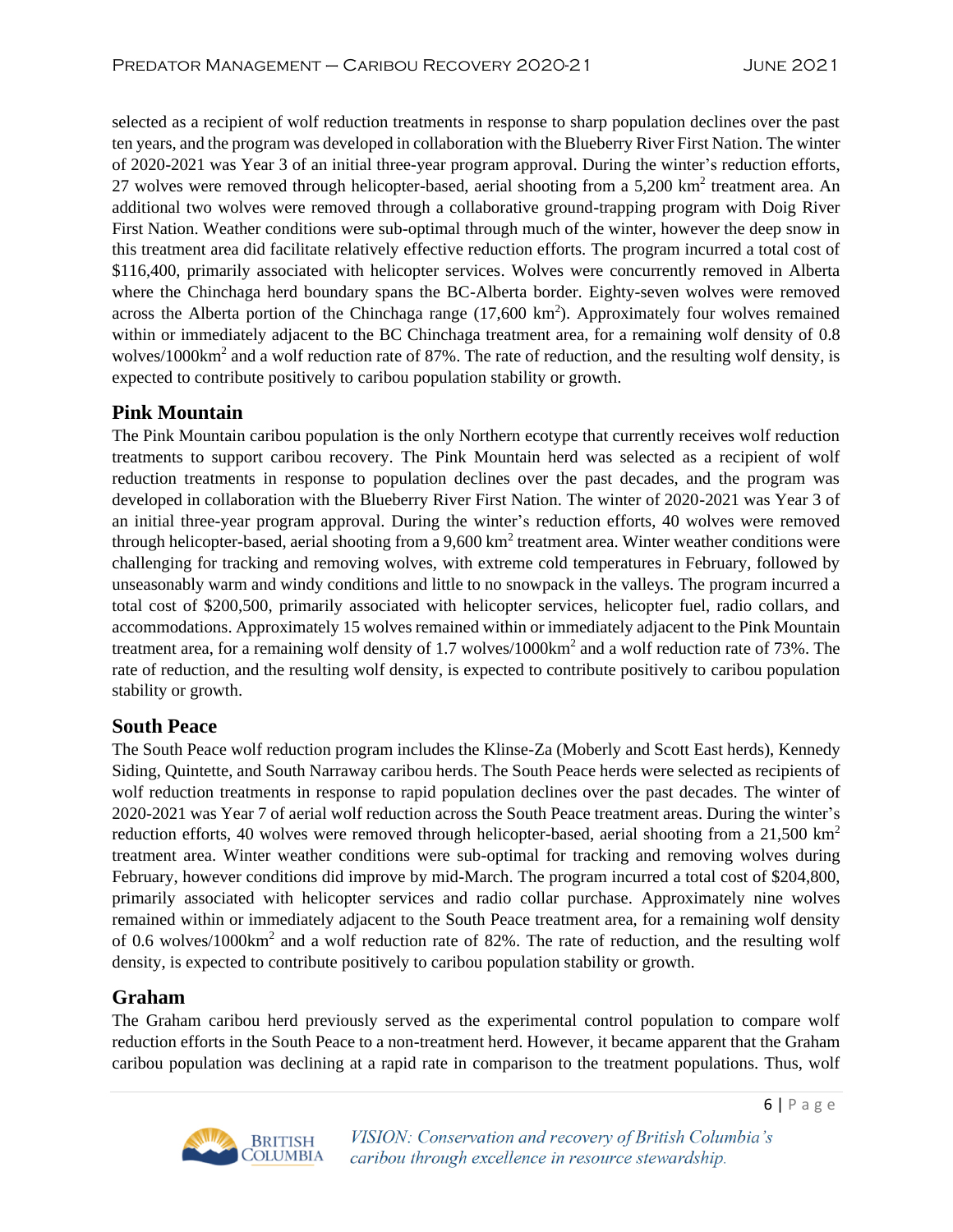reduction was initiated in 2019, and the winter of 2020-2021 was Year 2 of an initial two-year program approval. During the winter's reduction efforts, 31 wolves were removed through helicopter-based, aerial shooting from a 9,300 km<sup>2</sup> treatment area. Winter weather conditions were challenging for tracking and removing wolves, with extreme cold temperatures in February, followed by unseasonably warm and windy conditions and minimal snowpack in some valleys. The program incurred a total cost of \$158,100, primarily associated with helicopter services, helicopter fuel, radio collars, and accommodations. Approximately 11 wolves remained within or immediately adjacent to the Graham treatment area, for a remaining wolf density of 1.2 wolves/1000km<sup>2</sup> and a wolf reduction rate of 74%. The rate of reduction, and the resulting wolf density, is expected to contribute positively to caribou population stability or growth.

#### **Itcha-Ilgachuz**

The Itcha-Ilgachuz caribou population was selected as a recipient of wolf reduction treatments due to an extended period of rapid population declines, primarily attributed to unsustainable rates of wolf predation. The winter of 2020-2021 was Year 2 of an initial two-year program approval. During the winter's reduction efforts, 10 wolves were removed through helicopter-based, aerial shooting from a  $25,540 \text{ km}^2$  treatment area. An additional nine wolves were removed from the treatment area by aerial crews while based out of the neighbouring Tweedsmuir treatment area. Winter weather conditions were challenging for tracking wolves, and wolves appeared to be low in abundance following successful reduction efforts during Year 1 of the program. The program incurred a total cost of \$195,000, primarily associated with helicopter services, radio collars, and accommodations. Approximately 27 wolves remained within or immediately adjacent to the Itcha-Ilgachuz treatment area, for a remaining wolf density of 1.3 wolves/1000km<sup>2</sup> and a wolf reduction rate of 41%. Although the wolf reduction rate was low, the resulting wolf density is still expected to contribute positively to caribou population stability or growth.

#### **Tweedsmuir**

The Tweedsmuir caribou population was selected as a recipient of wolf reduction treatments due to persistent annual population declines of >10% over the past five years. Unsustainable predation rates by wolves was deemed to be the primary proximate cause of the population declines. The winter of 2020-2021 was Year 2 of an initial two-year program approval. During the winter's reduction efforts, 48 wolves were removed through helicopter-based, aerial shooting from a  $15,785 \text{ km}^2$  treatment area. Nine of these wolves were removed from within the neighbouring Itcha-Ilgachuz treatment area immediately to the south and were presumed to be transboundary wolf packs. Winter weather conditions were optimal for tracking, radio collaring, and removing wolves. The program incurred a total cost of \$278,100, primarily associated with helicopter services, fixed-wing services, radio collar purchase, and accommodations. Approximately nine wolves remained within or immediately adjacent to the Tweedsmuir treatment area, for a remaining wolf density of 0.57 wolves/1000km<sup>2</sup> and a wolf reduction rate of 86%. The rate of reduction, and the resulting wolf density, is expected to contribute positively to caribou population stability or growth.

#### **Central Selkirks**

The Central Selkirks caribou herd is the southernmost extant caribou population in BC. This herd is at imminent risk of becoming functionally extirpated, thus an emergency effort to reduce both wolves and cougars was implemented in 2019-2020. The winter of 2020-2021 was Year 2 of an initial two-year program approval. During the winter's reduction efforts, three wolves were removed through helicopterbased, aerial shooting from a 2,872  $km^2$  treatment area. Additionally, four cougars were removed through ground-based, targeted removal within caribou habitat. Winter weather conditions were poor for tracking wolves and cougars and created many challenges during the predator reduction efforts. Low-elevation snow



VISION: Conservation and recovery of British Columbia's caribou through excellence in resource stewardship.

7 | P a g e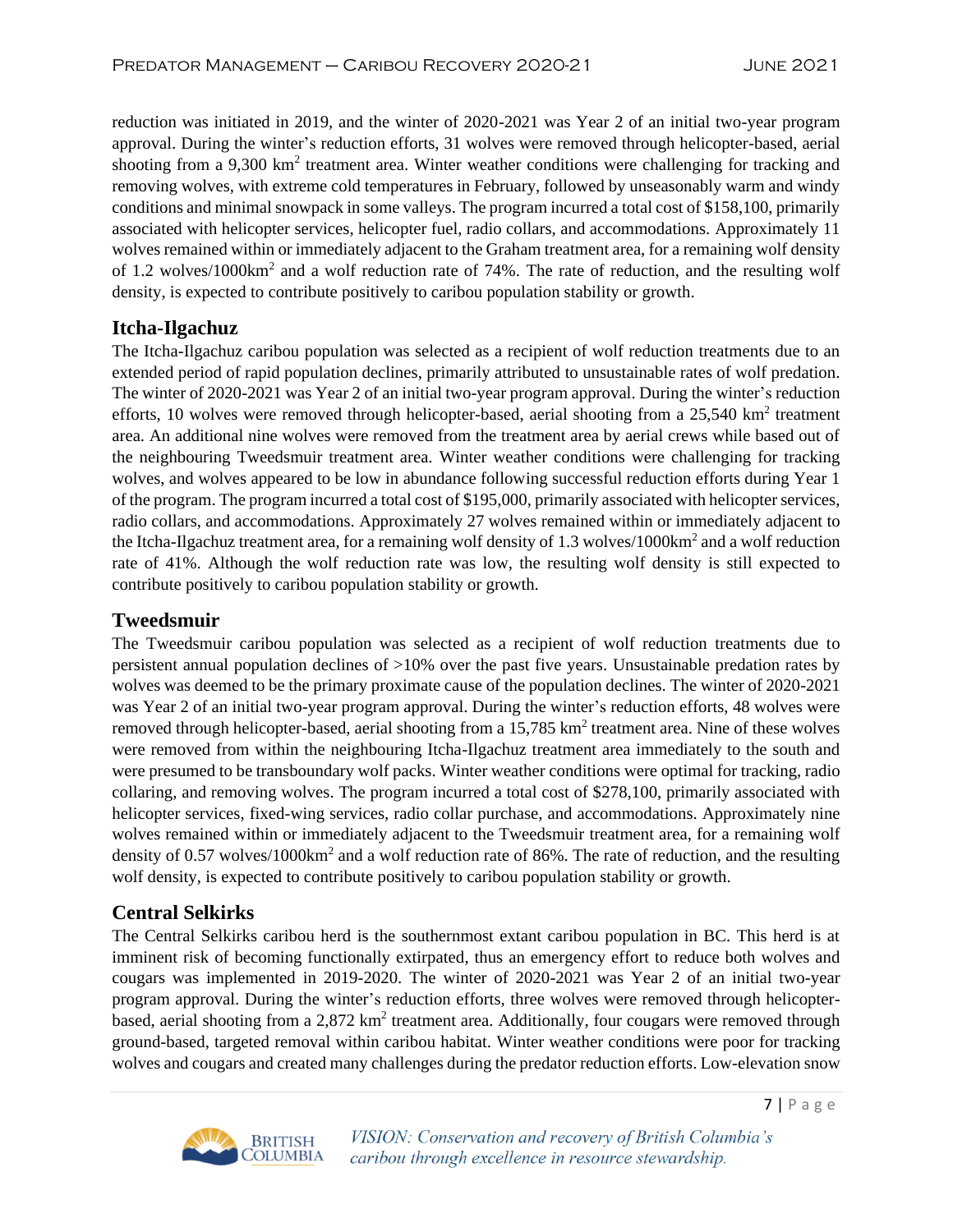events were infrequent and usually occurred in trace amounts. By March, the valley bottoms across much of the south-southwest portions of the treatment area were bare ground. The program incurred a total cost of \$76,600, primarily associated with helicopter services and houndsmen. Approximately seven wolves remained within or immediately adjacent to the Central Selkirks treatment area, for a remaining wolf density of 1.6 wolves/1000km<sup>2</sup> and a wolf reduction rate of 30%. Despite a low wolf reduction rate, the resulting wolf density and the additional targeted removal of cougars is expected to contribute positively to caribou population stability or growth.

#### **Columbia North**

Wolf reduction has been underway for the Columbia North caribou population since 2017 as a recovery measure under the Mountain Caribou Recovery Implementation Plan and includes portions of the Columbia South and Frisby Boulder herds. Targeted, ground-based cougar reduction has been implemented more recently to further the recovery efforts. The winter of 2020-2021 was Year 5 of wolf reduction, and Year 2 of an initial two-year program approval to reduce cougars. During the winter's reduction efforts, six wolves were removed through helicopter-based, aerial shooting from a  $6.911 \text{ km}^2$  treatment area. Additionally, four cougars were removed through ground-based, targeted removal within caribou habitat. Winter weather conditions were less than ideal for tracking wolves and cougars and created many challenges during the predator reduction efforts. Low-elevation snow events were infrequent and usually occurred in trace amounts. By March, the valley bottoms across much of the south-southwest portions of the treatment area were bare ground. The program incurred a total cost of \$112,000, primarily associated with helicopter services and houndsmen. Approximately three wolves remained within or immediately adjacent to the Columbia North treatment area, for a remaining wolf density of  $0.4$  wolves/1000km<sup>2</sup> and a wolf reduction rate of 67%. The rate of reduction, and the resulting wolf density, in addition to the targeted removal of cougars, is expected to contribute positively to caribou population stability or growth.

#### **Hart Ranges**

The Hart Ranges caribou population was selected as a recipient of wolf reduction treatments due rapid caribou population declines recorded over the past 10 years. The Hart Ranges is the largest population designated as Southern Group – Southern Mountain Caribou and is expected to yield the largest population returns in response to wolf reduction efforts. The winter of 2020-2021 was Year 2 of an initial two-year program approval. During the winter's reduction efforts, 32 wolves were removed through helicopterbased, aerial shooting from a 13,730 km<sup>2</sup> treatment area. Winter weather conditions were excellent with frequent fresh snow and frozen rivers/creeks to support tracking and removal. The program incurred a total cost of \$156,800, primarily associated with helicopter services and radio collar purchase. It is estimated that only one wolf remained within or immediately adjacent to the Hart Ranges treatment area, for a remaining wolf density of  $\langle 0.1 \text{ wolves}/1000 \text{km}^2$  and a wolf reduction rate of 97%. The rate of reduction, and the resulting wolf density, is expected to contribute positively to caribou population stability or growth.

## Conclusion

Despite challenges due to delayed start dates and suboptimal weather conditions in some treatment areas, the predator reduction activities undertaken during the winter of 2020-21 were largely successful and are expected to contribute positively to caribou recovery. The Caribou Recovery Program will continue to assess the effectiveness of the predator reduction activities and adapt as necessary. Predator reduction in the Graham, Itcha-Ilgachuz, Hart Ranges, Pink Mountain, Chinchaga, Tweedsmuir, and Central Selkirks caribou ranges have now completed their initial 2- or 3-year preliminary program approval. These program



VISION: Conservation and recovery of British Columbia's caribou through excellence in resource stewardship.